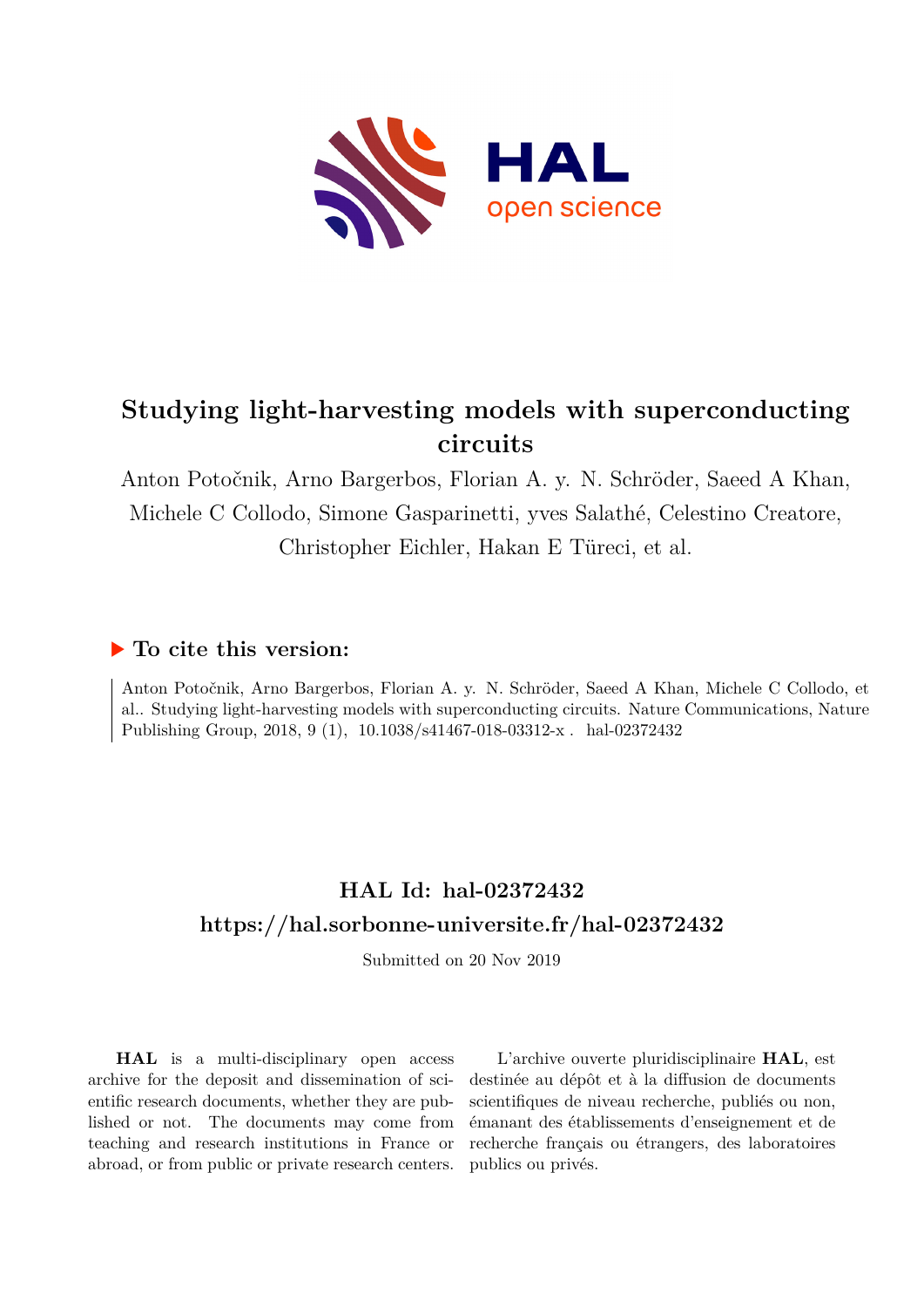

## ARTICLE

DOI: 10.1038/s41467-018-03312-x **OPEN**

[Corrected: Publisher correction](https://doi.org/10.1038/s41467-018-04655-1)

# Studying light-harvesting models with superconducting circuits

Anton Potočni[k](http://orcid.org/0000-0002-0352-6388) $\bullet^1$  $\bullet^1$ , A[r](http://orcid.org/0000-0002-9131-9003)no Bargerbos<sup>1</sup>, Florian A.Y.N. Schröder $\bullet^2$ , Saeed A. Khan<sup>3</sup>, Michele C. Collodo<sup>1</sup>, Simone Gasparinetti<sup>1</sup>, Yves Salathé<sup>1</sup>, Celestino Creatore<sup>1</sup>, Christopher Eichler<sup>1</sup>, Hakan E. Türeci<sup>3</sup>, Alex W. Chin<sup>2</sup>  $\&$  Andreas Wallra[f](http://orcid.org/0000-0002-3476-4485)f  $\bullet$ <sup>[1](http://orcid.org/0000-0002-3476-4485)</sup>

The process of photosynthesis, the main source of energy in the living world, converts sunlight into chemical energy. The high efficiency of this process is believed to be enabled by an interplay between the quantum nature of molecular structures in photosynthetic complexes and their interaction with the environment. Investigating these effects in biological samples is challenging due to their complex and disordered structure. Here we experimentally demonstrate a technique for studying photosynthetic models based on superconducting quantum circuits, which complements existing experimental, theoretical, and computational approaches. We demonstrate a high degree of freedom in design and experimental control of our approach based on a simplified three-site model of a pigment protein complex with realistic parameters scaled down in energy by a factor of  $10^5$ . We show that the excitation transport between quantum-coherent sites disordered in energy can be enabled through the interaction with environmental noise. We also show that the efficiency of the process is maximized for structured noise resembling intramolecular phononic environments found in photosynthetic complexes.

 $^1$ Department of Physics, ETH Zurich, CH-8093 Zürich, Switzerland. <sup>2</sup> Cavendish Laboratory, University of Cambridge, J. J. Thomson Avenue, Cambridge CB3 0HE, UK.<sup>3</sup> Department of Electrical Engineering, Princeton University, Princeton, NJ 08544, USA. These authors contributed equally: Anton Potočnik, Arno Bargerbos. Correspondence and requests for materials should be addressed to A. Potočnik (email: [anton.potocnik@phys.ethz.ch](mailto:anton.potocnik@phys.ethz.ch))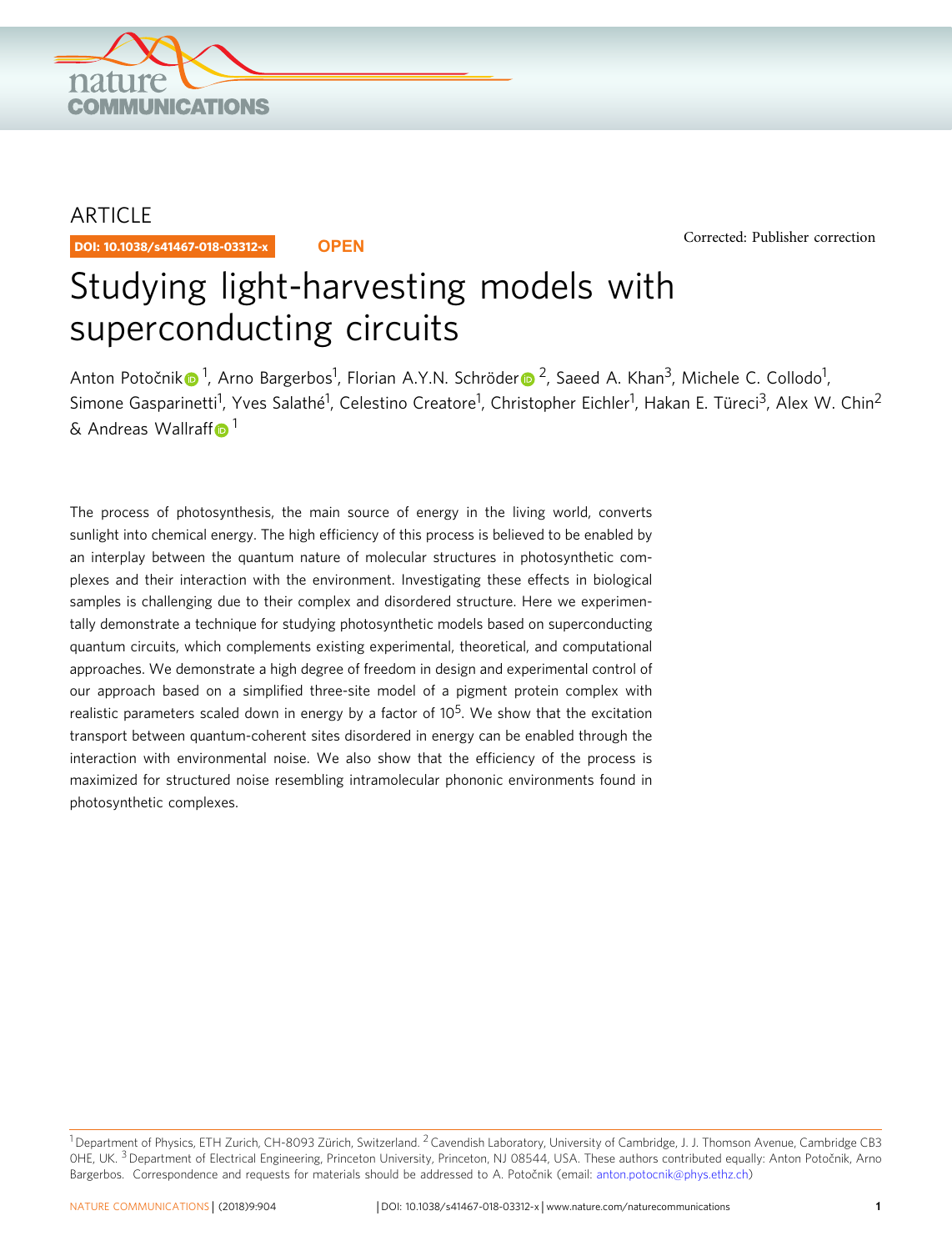It is well accepted that the microscopic properties of all matter being composed of atoms and molecules are governed by the laws of quantum physics. At macroscopic scales, however, coherent quantum phenomena are frequently t is well accepted that the microscopic properties of all matter being composed of atoms and molecules are governed by the laws of quantum physics. At macroscopic scales, however, interaction with the environment. An intensely studied open question is, whether quantum mechanics plays an important functional role in biological processes. Examples of such processes are magnetoreception in birds, olfaction, and light harvesting, all studied in a field referred to as quantum biology<sup>1–3</sup>. In particular, quantum-coherent effects were observed in photosynthetic complexes by 2D electron spectroscopy at near-ambient conditions $4-6$ , which stimulated both experimental and theoretical work on light harvesting.

In a photosynthetic process, light is captured in a molecular complex acting as an antenna. The created excitation is then relayed toward a reaction center through a network of chlorophyll molecules forming pigment protein complexes, such as the well studied Fenna–Matthews–Olson (FMO) complex<sup>1,2</sup>. At the reaction center the excitation enables the synthesis of energy-rich molecules, e.g., adenosine triphosphate, relevant for supplying chemical energy throughout an organism. An excitation of an individual chlorophyll molecule is carried by a single chromophore whose highest occupied and lowest unoccupied molecular orbital can be approximated as a two-level system. The chlorophyll molecules form the sites of a network through which the individual excitations are transported. The energy levels of the individual sites and the coupling between the sites are affected by both static and dynamic disorder, which in uniform systems suppresses energy transfer between sites.

High-efficiency energy transport between disordered sites is suggested to be enabled through the interaction of the individual sites with vibrational modes of the protein scaffold into which the chlorophylls are embedded. A number of theoretical models have been developed to put this mechanism of efficient energy transport onto a solid footing<sup>7-11</sup>. In particular, it has been suggested that interactions between the energy levels of the chlorophyll molecules and the highly structured phononic environment of the protein scaffold enhance directed excitation transport $12-15$ .

The direct verification of these models is challenging due to the intricate structure and the limited control obtainable over photosynthetic complexes. Despite a number of theoretical studies, noise-assisted energy transport (NAT) in biological systems has so far only been phenomenologically investigated on simple model systems with limited control over its parameters. Energy transport between two molecules placed on a substrate was studied with scanning tunneling microscopy<sup>16</sup>, using classical optics disorder was shown to break destructive interference and increase optical transmission<sup>17-19</sup>; similarly, disorder in the coupling parameter was shown to increase energy flow using classical electronic circuits<sup>20</sup> and in genetically engineered molecular systems energy transport was controlled by adjusting interchromophoric distances<sup>21,22</sup>. Recently, a programmable nanophotonic processor was used to study the transport properties in disordered systems<sup>23</sup>.

In this work we demonstrate the use of superconducting quantum circuits<sup>24,25</sup> to test models describing important aspects of photosynthesis, such as photon absorption and noise assisted excitation transport, with unprecedented control in an engineered quantum system. We realize a small network of coherently coupled two-level systems with in situ tunable parameters interacting with an engineered environment, inspired by the proposal of Mostame et al.26,27. Superconducting circuits are particularly well suited for this task, since versatile devices can be realized with a high degree of accuracy, and can be controlled and probed experimentally using well-developed techniques<sup>28</sup>. Based on recent developments in circuit design, control, and measurement

with efforts aimed at realizing circuits for quantum information processing $29-31$ , it seems likely that our approach could be extended to study more complex quantum networks. We experimentally demonstrate energy transport assisted by structured and unstructured environmental noise for coherent and incoherent excitation and show that its efficiency can approach unity. We also observe static coherences, even under incoherent excitation, and demonstrate good understanding of the full system dynamics.

#### Results

Sample and spectroscopic characterization. We implement a simplified model of a pigment protein complex consisting of three coupled chlorophyll molecules, labeled  $Q_{1,2,3}$  in Fig. 1a. The corresponding Hamiltonian is described in Supplementary Note 1. This is the smallest system which incorporates all relevant elements, such as excitation trapping, energy mismatch, excitation delocalization, and dark and bright states, necessary for studying noise-assisted transport<sup>1,9,11,13–15</sup>. Although current technology allows building larger systems capable of investigating, for example the full FMO complex with eight sites, we are convinced that it is a necessary first step to explore this novel approach on a simple model system. We realize two-level systems with individually tunable transition frequencies as transmon qubits $32$  in a superconducting circuit (Fig. 1b). The dipole–dipole coupling between molecules  $Q_1$  and  $Q_2$  forms symmetric and antisymmetric, bright |b〉 and dark |d〉 state superpositions of the individual qubit excited states  $|q_1\rangle$  and  $|q_2\rangle^{33-35}$ . We realize the dipole–dipole interaction by direct capacitive coupling between qubits  $Q_1$  and  $Q_2$  (Fig. 1b). We excite the bright state  $|b\rangle$  through an open waveguide to which the two transmon qubits are coupled with equal strength $35$  modeling the excitation of the antenna part of the photosynthetic complex with photons propagating in free space. A third molecule  $Q_3$ , coupled to  $Q_2$ , acts as a trap for the excitation which is subsequently extracted by transfer to the reaction center. In our circuit, this trapping site is realized as a third qubit which extracts the excitation from the system through its Purcell-like coupling to a transmission line resonator effectively acting as the reaction center. We model the interaction of molecule  $Q_2$  with the environmental vibrational modes of the protein scaffold as fluctuations of its transition frequency. These fluctuations are induced by local magnetic fields acting on  $Q_2$ . While noise can be applied to all qubits, we chose to study local noise, such as the one induced by a local environment of a pigment protein. When applying noise to several sites, we could study the effects of correlations in the noise have on the process.

We demonstrate a high degree of tunability of system parameters in a measurement of the frequency-dependent transmission coefficient  $|t_{21}(\omega)|$ , through the waveguide (Fig. 2a), keeping the transition frequency of  $\bar{Q}_3$  fixed at  $\omega_3/2\pi = 6.198$ GHz and linearly sweeping the transition frequencies of  $Q_1$  and  $Q_2$  maintaining  $\omega_1 = \omega_2$ . We tune the qubit transition frequencies by magnetic fields applied using a coil and two flux lines shorted close to the SQUID loops of transmon qubits  $Q_1$  and  $Q_2$  (see Supplementary Note 1). In this measurement, we observe that  $Q_1$ and  $Q_2$  form bright and dark states (|b), |d)) with frequencies  $\omega_{b}$ and  $\omega_d$  separated by  $2J_{12}/2\pi = 173.4 \text{ MHz}$  (see Supplementary Note 2). The bright state linewidth  $\gamma_b/2\pi = 12.4 \text{ MHz}$  is consistent with the sum of the individual qubit radiative linewidths  $\gamma_1/2\pi = 7.39 \text{ MHz}$  and  $\gamma_2/2\pi = 6.57 \text{ MHz}$  dominated by the coupling to the waveguide. This indicates superradiance of the coupled two-qubit system<sup>35,36</sup>. The subradiant dark state  $|d\rangle$ has a narrow linewidth of  $\gamma_d/2\pi = 0.29 \text{ MHz}$  limited by the residual asymmetry in  $Q_1$  and  $Q_2$  parameters (see Supplementary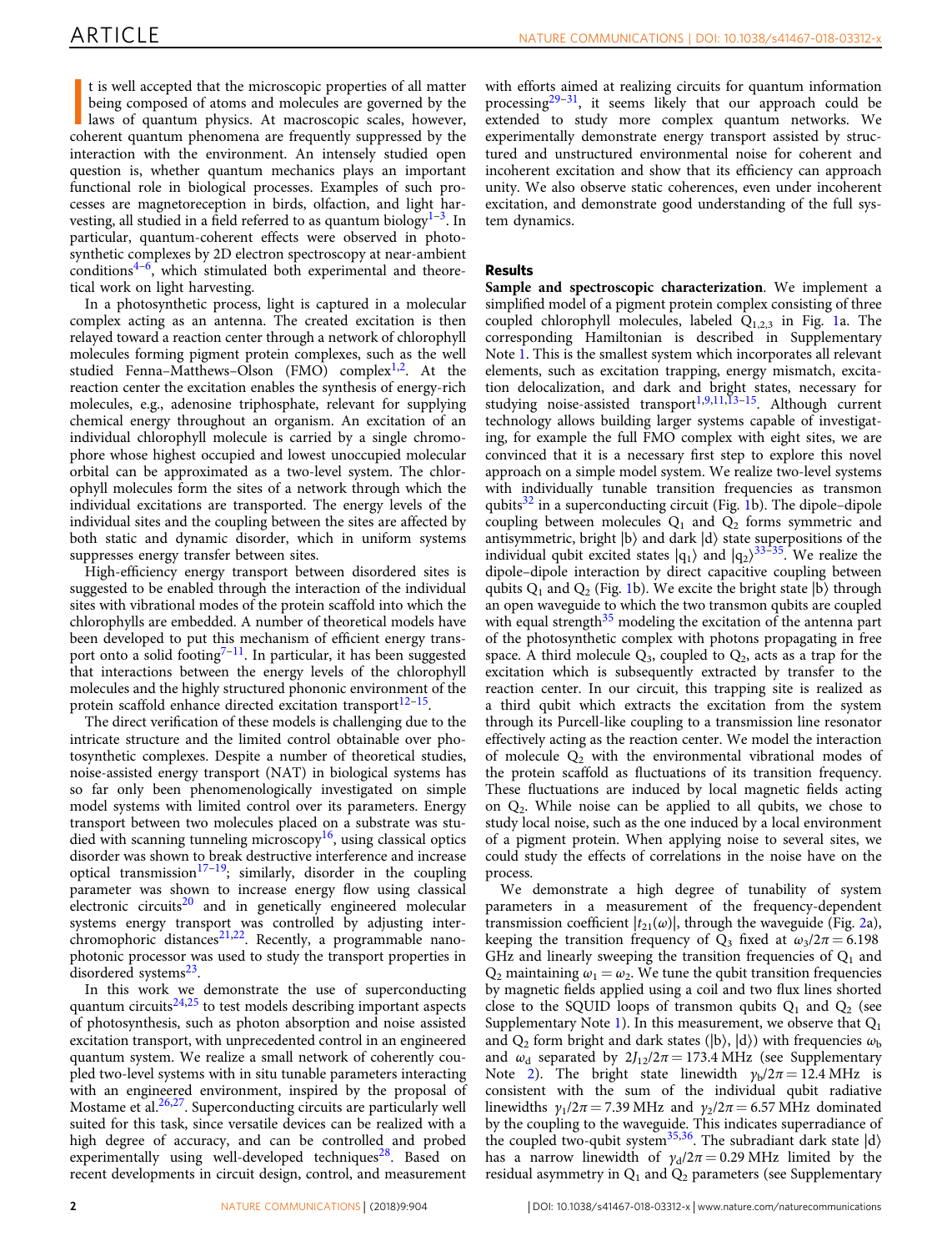

Fig. 1 Model system for light harvesting and its superconducting circuit realization. a Schematic of three coupled chlorophyll molecules hosting chromophores modeled as three qubits  $Q_{1,2,3}$  (red, blue, and green). The strongly coupled  $Q_1$  and  $Q_2$  hybridize with coupling strength  $J_{12}$  into a bright state | b) (olive cloud) and dark states (dark gray clouds). Q<sub>2</sub> is coupled to Q<sub>3</sub> with a coupling strength  $J_{23}$  which forms the dark hybridized states  $|d_1\rangle$  and  $|d_2\rangle$ . The incident, the re-emitted, and the harvested radiation are indicated by arrows. Pink lines indicate that  $Q<sub>2</sub>$  is subjected to environmental noise. **b** False color micrograph of the superconducting circuit. Transmon qubits  $Q_1$  and  $Q_2$  (red, blue) are capacitively coupled to a transmission line (purple) and  $Q_3$  (green) is capacitively coupled to a high-emission-rate resonator (orange). Excitation radiation (S<sub>in</sub>) is applied through port 1 of the transmission line. The re-emitted (S<sub>2</sub>) and extracted radiation (S<sub>4</sub>) are detected at port 2 and 4, respectively. Low-frequency noise with an engineered spectral density, modeling the environment ( $S_{noise}$ ), is applied to  $Q_2$  via the flux line at port 5

Note 1) with a bright to dark state linewidth ratio of  $\gamma_b/\gamma_d = 43$ . Dark states have been suggested to improve the efficiency of biologically inspired photocells by protecting the excitation from re-emission<sup>14,37</sup>. For  $\omega_1/2\pi = \omega_2/2\pi = 6.285$  GHz (solid vertical line in Fig. 2a) the dark state  $|d\rangle$  coherently hybridizes with  $|q_3\rangle$ forming a doublet  $|d_1\rangle$  and  $|d_2\rangle$  split by  $2J_{d3}/2\pi = 37$  MHz consistent with the individual qubit couplings (see Fig. 2b and Supplementary Notes 1 and 2). We detune  $\omega_3$  from the fixed frequency  $\lambda/2$  resonator state  $|r\rangle$  at  $\omega_r/2\pi = 6.00$  GHz by  $\Delta_{3r} = \omega_3 - \omega_r$ . This sets the radiative Purcell decay rate<sup>38</sup>  $\gamma_{\text{Pur}}/2\pi = 20 \text{MHz}$  of  $\text{Q}_3$  (see Supplementary Note 3) effectively modeling the energy extraction rate at the reaction center. As desired, all relevant microwave frequency system parameters are consistently scaled by a factor of  $\sim 10^5$  relative to the opticalfrequency energy scales of the FMO complex $26$ .

Excitation transfer with uniform white noise. To study energy transfer through the circuit, we tune  $Q_1$  and  $Q_2$  into resonance to form bright and dark states at frequencies  $\omega_{\rm b}/2\pi = v_{\rm b} = 6.371$ GHz and  $\omega_d/2\pi = 6.198$  GHz. Qubit  $Q_3$  is tuned into resonance with the dark state  $\omega_3 = \omega_d$  creating two resonances at  $\omega_{d1}/2\pi =$  $v_{d1} = 6.179$  GHz and  $\omega_{d2}/2\pi = v_{d2} = 6.216$  GHz. We coherently excite the bright state |b〉 through port 1 of the device with a continuous tone at frequency  $\omega_{\rm b}$  and amplitude corresponding to a bright state Rabi frequency of  $\Omega_R/2\pi = 14 \text{ MHz}$  (see Supplementary Note 4). We measure the power spectral density (PSD)  $S_2(\omega)$  of the photons scattered along the waveguide into port 2 of the device characterizing the re-emission from the absorption site.  $S_2(\omega)$  displays a narrow coherent peak at  $\omega_{\rm b}$  due to elastically (Rayleigh) scattered photons and a broad resonance fluorescence spectrum with a width given by  $y<sub>b</sub>$  due to the inelastically scattered photons (bottom purple line in Fig. 3a). With increasing drive amplitude we observe a bright state Mollow triplet<sup>35</sup>, see Supplementary Fig. 4. Due to the energy mismatch of the bright state  $|b\rangle$  and the dark state doublet  $(|d_1\rangle, |d_2\rangle)$  no excitations are transferred to qubit  $Q_3$  and thus no photons are detected at the resonator port 4, as shown by the vanishing PSD  $S_4(\omega)$  at  $\Phi_{\rm w}^2 = 0$  pWb<sup>2</sup> (bottom orange line in Fig. 3a). In our model

system, no energy is transferred from the antenna to the reaction center in the absence of environmental noise.

To engineer a broad environmental noise spectrum, such as the one generated by the combination of background thermal noise and overlapping vibrational modes of the protein scaffold present in light-harvesting systems<sup>26</sup>, we apply white Gaussian noise to port 5 inducing frequency fluctuations in  $Q_2$ . The broad Markovian noise has a PSD of adjustable amplitude, constant up to a cutoff frequency of 325 MHz, characterized by its integrated flux noise power  $\Phi_W^2$  at qubit  $Q_2$  (see Supplementary Note 5 and Fig. 2c). We note that applying synthesized noise to  $|q_2\rangle$  effectively creates a classical environment that can be described by the Haken-Strobl-Reineker model<sup>39,40</sup> for white noise. Applying classical, as opposed to quantum noise, offers a unique possibility to engineer noise with controllable PSD capable of creating environments that approximate those of pigment protein complexes $26$  without increasing complexity of the device design.

For small applied noise powers, we observe energy transfer from the bright  $|b\rangle$  to the dark state doublet  $|d_1\rangle$ ,  $|d_2\rangle$  indicated by two resonances at frequencies  $\omega_{d1}$  and  $\omega_{d2}$  in the detected PSD  $S_4(\omega)$  (orange line at  $\hat{\Phi}_{\rm W}^2 = 0.1$  pWb<sup>2</sup> in Fig. 3a). The excitation transport is enabled by those frequency components of the noise spectrum that bridge the energy difference  $2J_{12} \pm J_{d3}$  between bright  $|b\rangle$  and dark states  $|d_1\rangle$ ,  $|d_2\rangle$ . We have verified this aspect by reducing the bandwidth of the noise to below that energy difference in which case no energy transfer is observed. The emission linewidths, i.e., the emission rates of  $|d_1\rangle$  and  $|d_2\rangle$  into the resonator are determined by the Purcell decay rate  $\gamma_{\text{Pur}}$  (see Supplementary Note 3). The well-resolved doublet in the detected spectrum  $S_4(\omega)$  indicates that static coherences of the underlying quantum network are observable in noise induced transport. Based on the observations of the doublet, we expect beatings with frequency  $2J_{d3}$  to be observable in temporally resolved measurements of the power at the extraction site.

With increasing applied noise power  $\Phi_W^2$ , the power spectrum  $S_2(\omega)$  of the resonance fluorescence of the bright state |b) broadens due to the pure dephasing induced by the noise. From this measurement we determine the bright state pure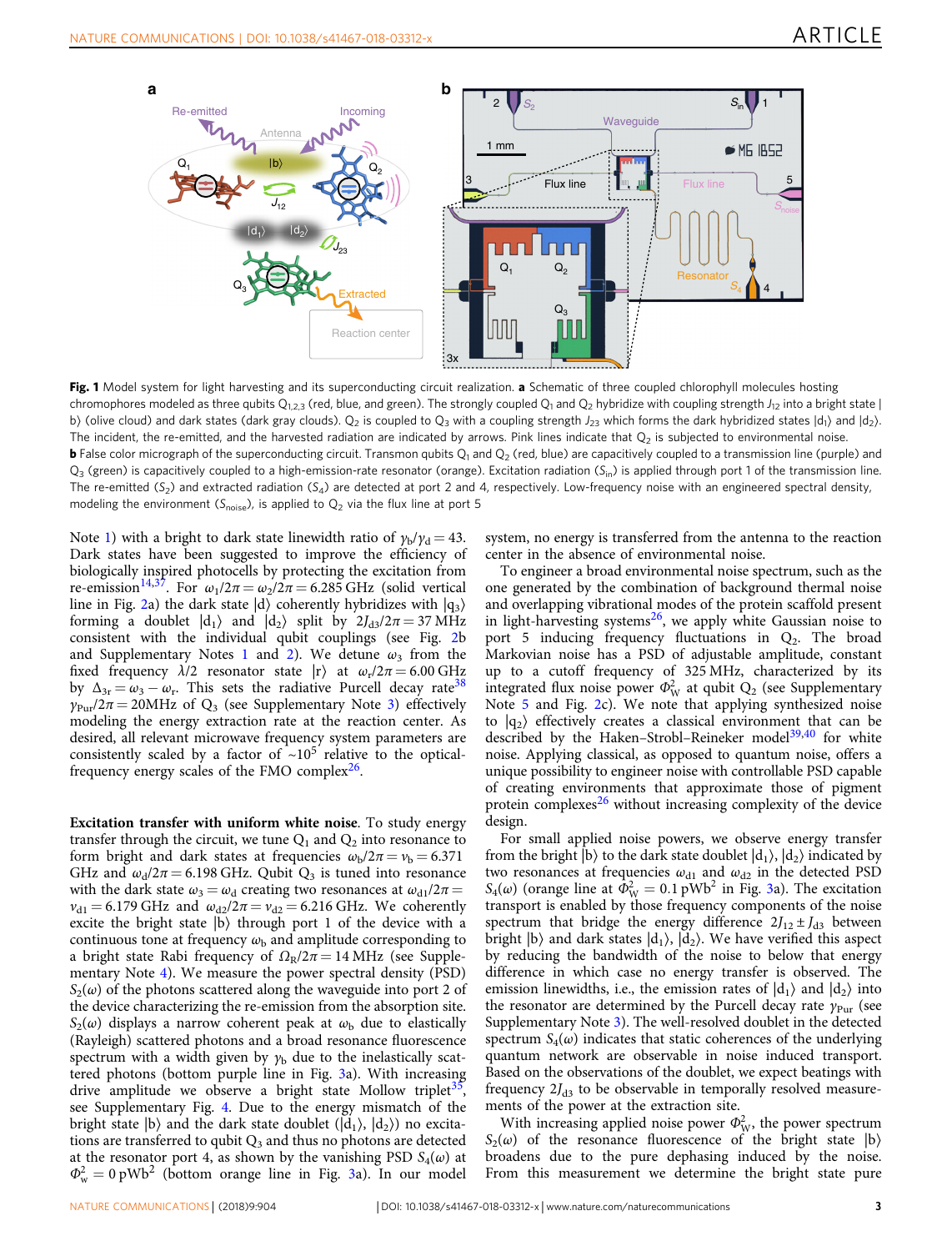

Fig. 2 Measured spectrum, energy levels, and applied environmental noise spectra. **a** Transmission spectra  $|t_{21}(\omega)|$  of the three-qubit system measured through the transmission line as a function of magnetic flux. Here and in the following, spectral features are labeled by the target state  $(|q_1\rangle, |q_2\rangle, |q_3\rangle, |b\rangle, |d\rangle, |d_1\rangle, |d_2\rangle, |r\rangle)$  reached in spectroscopic experiments from the ground state  $|g\rangle$  of the system. **b** Energy-level diagram at the magnetic flux indicated by a gray vertical line in **a**. The resonant states  $|q_1\rangle$ and  $|q_2\rangle$  form bright  $|b\rangle$  and dark  $|d\rangle$  states. Furthermore,  $|q_3\rangle$  is resonant with the  $|d\rangle$  state forming  $|d_1\rangle$  and  $|d_2\rangle$  doublet. Solid downward arrows indicate decay channels; the upward arrow indicates excitation via the waveguide. c Measured power spectral density (PSD) Snoise of the environmental low frequency noise applied to the flux line of  $Q<sub>2</sub>$ . White noise with 325 MHz cutoff is depicted in pink and Lorentzian noise with central frequency  $\nu_1$  in red

dephasing rate  $\gamma^b_\phi$  in dependence on the applied white noise power  $\Phi_W^2$  (see Supplementary Note 6). The extracted power  $S_4(\omega)$  first increases with increasing noise power  $\Phi_W^2$  while the doublet remains resolved. At noise powers above  $\Phi_{\rm W}^2 \approx 2 \text{ pWb}^2$ , the observed doublet transforms into a single resonance marking a crossover from the strong-coupling regime  $(2J_{d3} \gtrsim \gamma_{\phi}^{b})$  to the weak-coupling regime  $(2J<sub>d3</sub> \leq \gamma^b_{\phi})$ , where the remaining resonance stems from the incoherently excited  $|q_3\rangle$  state (see Supplementary Note 7). Beyond this threshold, the extracted power decreases. For this simple situation of only three sites and Markovian noise, all essential features of the experimentally observed power spectra are consistent with both Lindblad master equation and Bloch–Redfield calculations (Fig. 3b and Supplementary Notes 8, 9).

Integrating the measured PSD  $S_4(\omega)$  and  $S_2(\omega)$  while omitting contributions from elastic (Rayleigh) scattering, we find that the total power re-emitted from the bright state into the waveguide in forward direction  $P_2$  decreases monotonically as a function of applied noise power  $\Phi_W^2$  (open purple squares in Fig. 4a). In contrast, the total power detected at the extraction site  $P_4$  first increases rapidly with  $\Phi_W^2$ , exhibits a pronounced maximum and then decreases again (open orange diamonds in Fig. 4a). The increase for small dephasing rates is a consequence of noiseinduced incoherent transitions between bright and dark states $14,41$  allowing the system to overcome the energy mismatch.

From the integrated powers we calculate the transfer efficiency of the excitation from the absorption site to the extraction site as  $\eta = P_4/(P_4 + 2P_2)$ . The Factor 2 accounts for the bidirectional character of the bright state resonance fluorescence<sup>35</sup>, i.e., equal powers are emitted in forward and backward direction, while we detect only in forward direction. The transport efficiency  $\eta$  (green circles in Fig. 4a) shows a rapid increase from zero, a broad maximum of  $\eta_{\rm W}^{\rm max} = 39\%$ , and then a slow decrease with



Fig. 3 Measured power spectral densities (PSD). PSD of radiation extracted from the resonator  $S_4(\omega)$  (solid orange lines) and re-emitted into the transmission line  $S_2(\omega)$  (dashed purple lines) for coherent excitation as a function of **a** white noise power  $\Phi_{\rm W}^2$  and **c** Lorentzian noise power  $\Phi_{\rm L}^2$ **b** Master equation calculations of  $S_4(\omega)$  and  $S_2(\omega)$  for coherent excitation as a function of  $\Phi_W^2$ . **d** Measured PSD for incoherent excitation as a function of  $\Phi_W^2$ . Dashed purple lines represent a difference between measured  $S_2(\omega)$ and PSD of incoherent microwave radiation  $S_{\text{in}}$ . PSD for different noise powers are displaced by 0.2 photons s<sup>-1</sup> Hz<sup>-1</sup>

increasing pure dephasing rate  $y_{\phi}^{b}$  (top axis in Fig. 4a), which are the characteristic features of noise assisted transport $8-10$ . The decrease in efficiency above an optimal noise power is due to dephasing-induced population localization, also referred to as the quantum Zeno effect $8-10$ .

The measured integrated powers and hence the efficiency are in good agreement with results from master equation simulations (solid lines in Fig. 4a). Using rate equations (Supplementary Note 10), we show that the maximal efficiency is  $\eta_{\rm W}^{\rm max} \approx (1 - \gamma_{\rm b}/\gamma_{\rm Pur})$  approaching 100% for  $\gamma_{\rm b} \ll \gamma_{\rm Pur}$ Although small  $\gamma_{\rm b}$  maximizes the transfer efficiency<sup>10</sup>, the total extracted power at optimal applied noise is proportional to  $\gamma_{b}$ . Therefore for practical light harvesting applications one may choose to maximize output power while compromising on efficiency<sup>14,41</sup>. Similarly, we have not chosen a smaller  $\gamma_b$  in our experiment to maximize the efficiency, but opted for a larger extracted power to achieve a high signal-to-noise ratio at an acceptable integration time. Finally, we note that in our data the maximum efficiency  $\eta_{\rm W}^{\rm max}$  occurs at the strong-to-weak coupling crossover  $2J_{d3} \approx \gamma_{\phi}^b$ . At this point, the transfer rate  $\gamma_{\phi}^b$  between  $|b\rangle$ and  $|d\rangle$  is comparable to the transfer rate between  $|d\rangle$  and  $|q_3\rangle$ , which is approximately given by  $2J_{d3}^2/\gamma_\phi^b$  (see Supplementary Note 10). This experimentally demonstrates the interplay between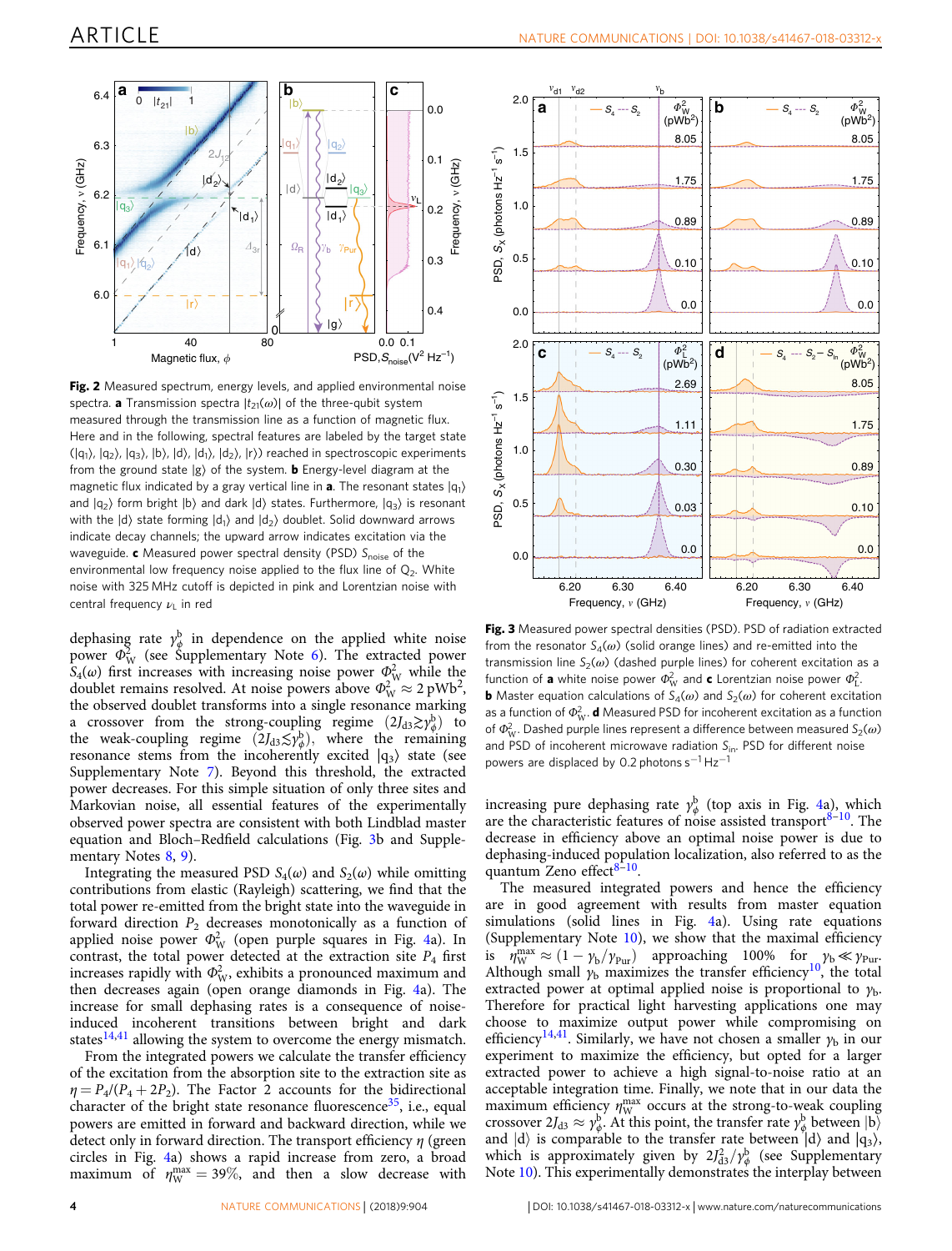

Fig. 4 Total extracted power  $P_{4}$ , re-emitted power  $P_{2}$ , and transport efficiency  $\eta$  for a coherent excitation and white noise environments, **b** coherent excitation and Lorentzian noise environments, and  $c$  incoherent excitation and white noise environments. Data are plotted as a function of white noise power  $\Phi^2_\mathrm{W}$  or equivalently bright state dephasing rate  $\gamma^\mathrm{b}_\phi$  for **a** and **c** and as a function of Lorentzian noise power  $\Phi_\mathrm{L}^2$  or equivalently effective qubitenvironment coupling constant K for **b**. Solid lines are results of master equation simulations (see Supplementary Note 9)

quantum coherent effects and classical dephasing enhancing excitation transport.

Excitation transfer with lorentzian environment. It has been conjectured that structured environmental noise, such as the one originating from long-lived vibrational modes of chlorophyll molecules in photosynthetic complexes, can further enhance the energy transfer efficiency between the disordered molecular sites of the network in a scenario known as the phonon antenna mechanism $^{1,12}$ . To demonstrate this concept, we apply environmental noise with Lorentzian PSD, characterized by its central frequency  $v_L$ , its width  $\Delta v_L$  and amplitude (Fig. 2c), to qubit  $Q_2$ . We select a fixed bandwidth  $\Delta v_L = 10 \text{ MHz}$ , which in good approximation corresponds to the scaled linewidth of the environmental noise expected from vibrational modes in natural photosynthetic complexes<sup>15,26</sup>. Since  $\Delta v_L$  is comparable to the decay rates  $y_b$  and  $y_{\text{pur}}$ , the spectral properties of the noise effectively create a non-Markovian environment (see Supplementary Note 11). Initially, we choose the Lorentzian central frequency  $v_L = 190 \text{ MHz}$  to be resonant with the  $|b\rangle$  to  $|d_1\rangle$  frequency difference  $\Delta_{b, d1}$ . The qualitative features of the measured PSD  $S_2(\omega)$  and  $S_4(\omega)$  and their dependence on the integrated applied noise power  $\Phi_L^2$  (Fig. 3c) are comparable to the white noise case (Fig. 3a) with some distinct differences. As a direct consequence of applying Lorentzian noise resonant at  $\Delta_{b, d1}$ ,  $S_4(\omega)$ exhibits a strong resonance exactly at  $\omega_{d1}$  and a weaker resonance at  $\omega_{d2}$ . The excitation transfer can be interpreted as a two-photon process<sup>42</sup> absorbing one photon from the coherent excitation field at frequency  $\omega_{\rm b}$  and emitting one photon into the environmental noise field at frequency  $\Delta_{b, d1}$  or  $\Delta_{b, d2}$ . This effectively creates a transition from the joint ground state through the bright state |b〉 into the dark states  $|d_1\rangle$  or  $|d_2\rangle$  from which energy is extracted.

When we sweep the Lorentzian noise center frequency over a broad range from  $v_L = 0$  to 300 MHz at weak noise power  $\Phi_{\rm L}^2 = 0.016 \text{ pWb}^2$ , we observe two well-resolved maxima in transferred power  $P_4$  when the noise is resonant with the bright to dark state frequency differences  $\Delta_{b, d1}$  and  $\Delta_{b, d2}$  (Supplementary Fig. 8). In contrast, no energy transfer is observed when the noise is far detuned. Both observations clearly demonstrate the strong sensitivity of the energy transfer on the spectral properties of the environmental noise, and indicate that the noise-assisted transport is enabled by a narrow part of the noise PSD that matches the energy gap otherwise blocking the energy transfer in the system. This observation is consistent with stochastically averaged master equation simulations (see Supplementary Fig. 9 and Supplementary Note 12). We note that despite applying

classical noise the dynamics induced by Lorentzian environment cannot be simulated with the HSR approach or even its extension for colored noise<sup>43,44</sup>, due to its strong non-Markovian character. Therefore, a full quantum numerical simulation is required at the cost of significant computational effort.

For Lorentzian environmental noise, the integrated detected powers also display the characteristic properties of noise-assisted transport as a function of  $\Phi_L^2$  (Fig. 4b) as discussed before for white noise (Fig. 4a). However, we note that the extracted power  $P_4$  is almost twice as large at the same bright state excitation amplitude (Fig. 4a, b) leading to increased maximal efficiency  $\eta_L^{\text{max}} = 58\%$ . This indicates that structured environmental noise matching internal energy differences of the quantum network indeed enhances the efficiency of the energy transfer. Estimating the effective qubit-environment coupling constant  $K$  (see Fig. 4b) and Supplementary Note 13), we observe that the maximum in efficiency coincides with  $K/2\pi \approx 100 \text{ MHz}$ , which is comparable to the inter-qubit coupling constant  $J_{12}$ . This demonstrates that strong coupling between qubit and phononic modes is required to achieve maximal energy transport. Such a situation has been suggested to enhance the transport in cyanobacterial lightharvesting proteins, allophycocyanin, and C-phycocyanin<sup>45</sup>.

We have also applied a coherent tone with controlled frequency  $v_c$  and amplitude to qubit  $Q_2$  through the environmental channel (port 5) (see Supplementary Note 14), and observe even larger extracted powers at the same bright state |b〉 input field amplitude and near unit transfer efficiency (see Supplementary Fig. 10c). While this case does not occur in natural light harvesting since the environment cannot be fully coherent, it represents an interesting limiting case. In natural light-harvesting systems exposed to incoherent environments, the highest transfer efficiency is realized for structured environmental noise with a narrow spectral density peaked at the frequency of the internal energy mismatch between the sites of the network. Any excess spectral width of the environmental noise leads to additional dephasing (see Supplementary Note 11), which in turn reduces the absorption and energy transfer efficiency. These aspects are clearly demonstrated by the presented set of experiments comparing energy transfer with white and Lorentzian noise spectral density.

Incoherent excitation. In the final set of experiments we excite the qubit system with incoherent microwave radiation to mimic excitation of biological pigment protein complexes with sunlight. We engineer 0.95 GHz broad incoherent microwave radiation centered at  $\omega_B$  that spans over all qubit transition frequencies (see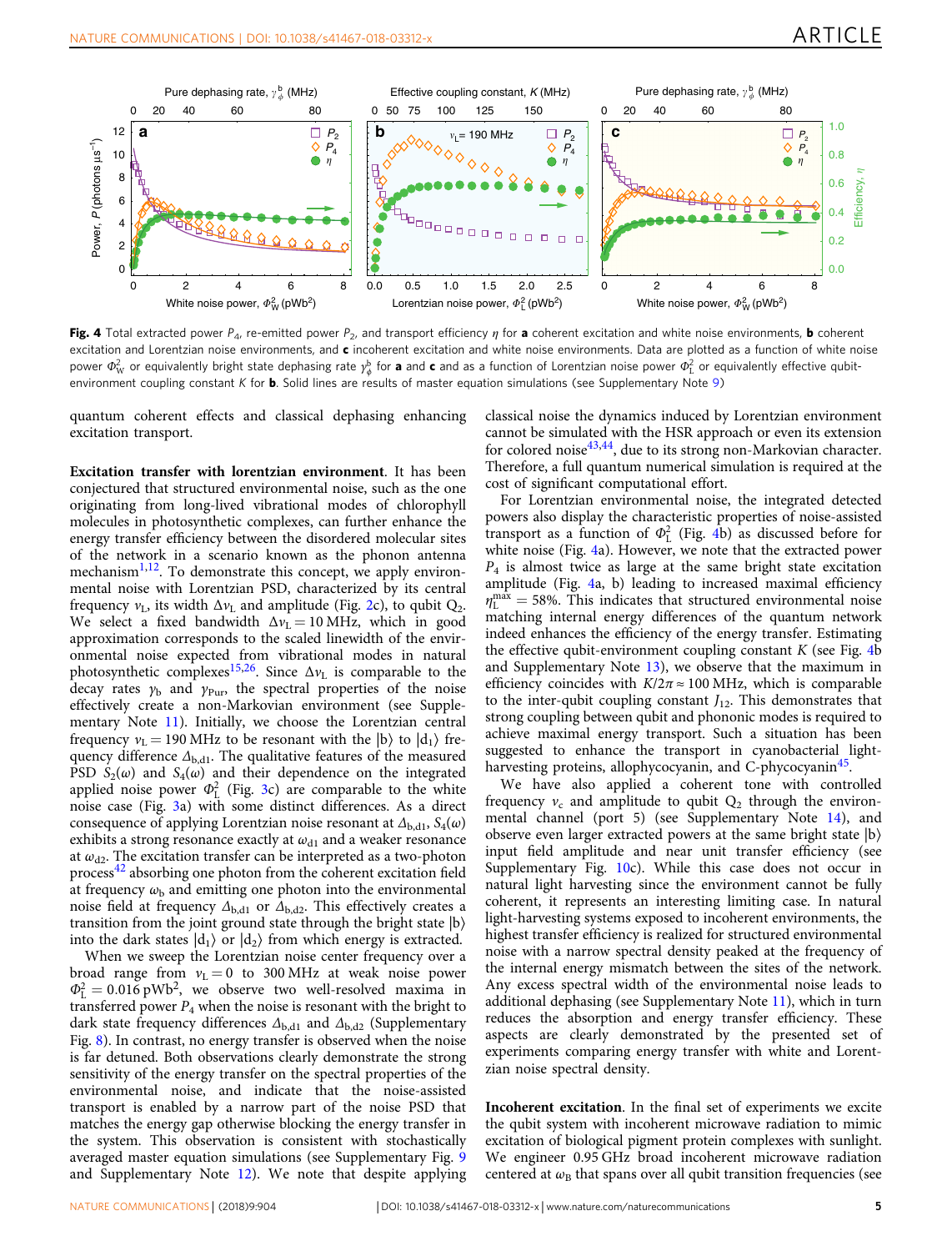Supplementary Note 15). The incoherent microwave power integrated over the bright state spectrum was adjusted to be equal to the drive power used for the case of coherent excitation. In this experiment we study the transport of incoherently created excitations as a function of applied white noise power.

Since it is not possible to distinguish between the broad incoming incoherent and the re-emitted radiation at port 2, we plot in Fig. 3d, the difference between detected power spectrum  $S_2$ at port 2 and the separately measured incoherent radiation spectrum  $S_{In}$ . The difference spectrum corresponds to the sum of the absorbed and the re-emitted spectrum  $S_2$ .

When increasing the applied white noise power, we observe that  $S_4(\omega)$  and  $[S_2(\omega) - S_{\text{In}}(\omega)]$  show general features (Fig. 3d) similar to the ones observed for coherent excitation. However, in case of incoherent excitation, a finite power  $(P_4\!=\!0.9~\mathrm{photons~\mu s^{-1}})$  is extracted at port 4 even in the absence of applied environmental white noise  $(\Phi_{\rm W}^2 = 0)$ . The observed extracted power is a result of direct excitation of the dark state, due to its finite coupling to the open waveguide. When the dark state is not completely dark, simultaneous incoherent excitation of bright and dark states reduces coherence between  $Q_1$  and  $Q_2$ and therefore increases dephasing of the system. Existence of dark states in photosynthetic complexes can therefore help protect the system against dephasing induced by incoherent excitation. The observation of the  $|d_1\rangle$ ,  $|d_2\rangle$  doublet in  $S_2(\omega)$  (Fig. 3d) demonstrates that static coherences can be observed for incoherent excitation, i.e., even in the absence of coherent sources, as long as the coherent coupling between the sites is larger than the total dephasing.

The maximum of the measured efficiency  $\eta_{W,inc.}^{max} = 38\%$  is smaller, but comparable to the case of coherent excitation with the maximum shifted toward higher applied environmental white noise powers. Comparable efficiencies are consistent with rate equation descriptions, where the efficiency is independent of the spectral and coherence properties of the excitation. On the other hand, the extracted power  $\overline{P}_4$  is by more than a factor 2 larger at the highest environmental noise power  $(\Phi_W^2 = 8.05 \text{ pWb}^2)$ compared to the coherent excitation case. This indicates that absorption of the incoherent photons is not as strongly affected by environmental dephasing as for coherent excitation, due to a persistent overlap between broadened bright state spectrum and spectrum of the incoherent irradiation. Similar conclusion can be made for energy transport induced by Lorentzian noise for incoherent excitation (see Supplementary Note 15).

#### **Discussion**

In a proof of concept experiment we studied models of photosynthetic processes using superconducting quantum circuits. With a system of three coupled qubits we demonstrated how the interplay of quantum coherence and environmental interactions affects energy transport in a system with excellent control achievable over all relevant parameters. We expect this approach to be extensible to study other relevant aspects of light harvesting, such as time-resolved dynamics of the coherent excitation transfer; the role of quantum environments realizable in electronic circuit models as low frequency quantum harmonic oscillators<sup>14,26</sup>; and scaling to systems with a larger number of coherent sites such as the FMO complex. Furthermore, we expect similar approaches to be applicable not only to study lightharvesting processes but also other interesting aspects of quantum biology such as the sense of smell in animals, humans, and magnetoreception in birds<sup>1,2</sup>. It could also be interesting to evaluate the potential of the techniques presented here to model processes in quantum chemistry and search for potential future applications of related methods to support, for example, the

design of catalysts, e.g., for nitrogen fixation, or biomolecular compounds for drug development.

Data availability. The authors declare that the data supporting the findings of this study are available within the article and its Supplementary Information files or from the corresponding authors on reasonable request.

Received: 25 October 2017 Accepted: 1 February 2018

#### References

- 1. Huelga, S. F. & Plenio, M. B. Vibrations, quanta and biology. Contemp. Phys. 54, 181–207 (2013).
- 2. Lambert, N. et al. Quantum biology. Nat. Phys. 9, 10–18 (2013).
- 3. Scholes, G. D. et al. Using coherence to enhance function in chemical and biophysical systems. Nature 543, 647–656 (2017).
- 4. Engel, G. S. et al. Evidence for wavelike energy transfer through quantum coherence in photosynthetic systems. Nature 446, 782–786 (2007).
- 5. Collini, E. et al. Coherently wired light-harvesting in photosynthetic marine algae at ambient temperature. Nature 463, 644–647 (2010).
- 6. Panitchayangkoon, G. et al. Long-lived quantum coherence in photosynthetic complexes at physiological temperature. Proc. Natl Acad. Sci. USA 107, 12766–12770 (2010).
- 7. Förster, T. 10th spiers memorial lecture. Transfer mechanisms of electronic excitation. Faraday Discuss. 27, 7–17 (1959).
- 8. Olaya-Castro, A., Lee, C. F., Olsen, F. F. & Johnson, N. F. Efficiency of energy transfer in a light-harvesting system under quantum coherence. Phys. Rev. B 78, 085115 (2008).
- 9. Plenio, M. B. & Huelga, S. F. Dephasing-assisted transport: quantum networks and biomolecules. New J. Phys. 10, 113019 (2008).
- 10. Rebentrost, P., Mohseni, M., Kassal, I., Lloyd, S. SpringerAmpamp; Aspuru-Guzik, A. Environment-assisted quantum transport. New J. Phys. 11, 033003 (2009).
- 11. Caruso, F., Chin, A. W., Datta, A., Huelga, S. F. & Plenio, M. B. Highly efficient energy excitation transfer in light-harvesting complexes: the fundamental role of noise-assisted transport. J. Chem. Phys. 131, 105106 (2009).
- 12. Chin, A. W., Huelga, S. F. & Plenio, M. B. Coherence and decoherence in biological systems: principles of noise-assisted transport and the origin of long-lived coherences. Philos. Trans. R. Soc. A 370, 3638–3657 (2012).
- 13. Chin, A. W. et al. The role of non-equilibrium vibrational structures in electronic coherence and recoherence in pigment-protein complexes. Nat. Phys. 9, 113–118 (2013).
- 14. Creatore, C., Parker, M. A., Emmott, S. & Chin, A. W. Efficient biologically inspired photocell enhanced by delocalized quantum states. Phys. Rev. Lett. 111, 253601 (2013).
- 15. Rey, Md, Chin, A. W., Huelga, S. F. & Plenio, M. B. Exploiting structured environments for efficient energy transfer: the phonon antenna mechanism. J. Phys. Chem. Lett. 4, 903–907 (2013).
- 16. Imada, H. et al. Real-space investigation of energy transfer in heterogeneous molecular dimers. Nature 538, 364–367 (2016).
- 17. Viciani, S., Lima, M., Bellini, M. & Caruso, F. Observation of noise-assisted transport in an all-optical cavity-based network. Phys. Rev. Lett. 115, 083601 (2015).
- 18. Viciani, S., Gherardini, S., Lima, M., Bellini, M. & Caruso, F. Disorder and dephasing as control knobs for light transport in optical fiber cavity networks. Sci. Rep. 6, 37791 (2016).
- 19. Biggerstaff, D. N. et al. Enhancing coherent transport in a photonic network using controllable decoherence. Nat. Commun. 7, 11282 (2016).
- León-Montiel, Rd. J. et al. Noise-assisted energy transport in electrical oscillator networks with off-diagonal dynamical disorder. Sci. Rep. 5, 17339 (2015).
- 21. Park, J. & Lee, S. Quantum nonsignaling-assisted zero-error classical capacity of qubit channels. Phys. Rev. A 93, 032334 (2016).
- 22. Hemmig, E. A. et al. Programming light-harvesting efficiency using DNA origami. Nano Lett. 16, 2369–2374 (2016).
- Harris, N. C. et al. Quantum transport simulations in a programmable nanophotonic processor. Nat. Photonics 11, 447–452 (2017).
- 24. Schmidt, S. & Koch, J. Circuit qed lattices: towards quantum simulation with superconducting circuits. Ann. Phys. (Berl.) 525, 395–412 (2013).
- 25. Houck, A. A., Türeci, H. E. & Koch, J. On-chip quantum simulation with superconducting circuits. Nat. Phys. 8, 292–299 (2012).